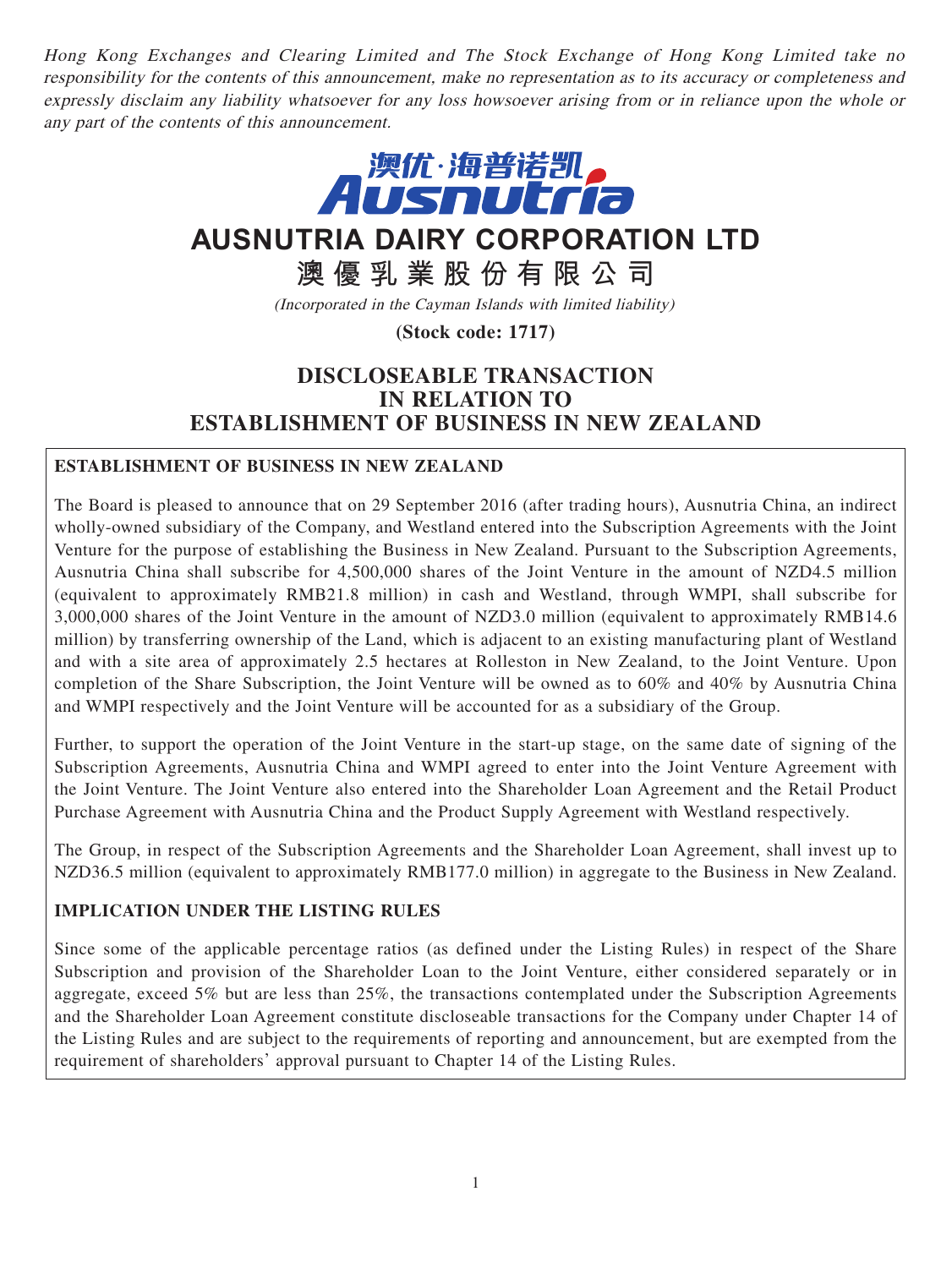The Joint Venture is an insignificant subsidiary of the Company under Rule 14A.09(1) of the Listing Rules. As Westland is an associate of WMPI by virtue of its 100% shareholdings in WMPI, which in turn holds 40% equity interest in the Joint Venture, it is a controlling shareholder of an insignificant subsidiary of the Company, and therefore notwithstanding Westland's interest in the Joint Venture, it and its ultimate beneficial owners are not regarded as connected persons of the Company pursuant to Rule 14A.09 of the Listing Rules. Therefore the Product Supply Agreement does not constitute a connected transaction of the Company under Chapter 14A of the Listing Rules.

# **INTRODUCTION**

The Board is pleased to announce that on 29 September 2016 (after trading hours), Ausnutria China, an indirect wholly-owned subsidiary of the Company, and Westland entered into the Subscription Agreements with the Joint Venture for the purpose of establishing the Business in New Zealand. Pursuant to the Subscription Agreements, Ausnutria China shall subscribe for 4,500,000 Shares of the Joint Venture in the amount of NZD4.5 million (equivalent to approximately RMB21.8 million) in cash and Westland, through WMPI, shall subscribe for 3,000,000 shares of the Joint Venture in the amount of NZD3.0 million (equivalent to approximately RMB14.6 million) by transferring ownership of the Land, which is adjacent to an existing manufacturing plant of Westland and with a site area of approximately 2.5 hectares at Rolleston in New Zealand, to the Joint Venture. Upon completion of the Share Subscription, the Joint Venture will be owned as to 60% and 40% by Ausnutria China and WMPI respectively and the Joint Venture will be accounted for as a subsidiary of the Group.

Further, to support the operation of the Joint Venture in the start-up stage, on the same date of signing of the Subscription Agreements, Ausnutria China and WMPI agreed to enter into the Joint Venture Agreement with the Joint Venture. The Joint Venture also entered into the Shareholder Loan Agreement and the Retail Product Purchase Agreement with Ausnutria China and the Product Supply Agreement with Westland respectively.

The Group, in respect of the Subscription Agreements and the Shareholder Loan Agreement, shall invest up to NZD36.5 million (equivalent to approximately RMB177.0 million) in aggregate to the Business in New Zealand.

# **THE SUBSCRIPTION AGREEMENTS**

As at the date of this announcement and prior to the Share Subscription, the Joint Venture, which is established for the sole purpose for the Business, has an issued capital of NZD100.0 and is owned as to 60% and 40% by Ausnutria China and WMPI respectively. For the purpose of establishing the Business, Ausnutria China and Westland agreed to enter into the Subscription Agreements.

Principal terms of the Subscription Agreements are set out below.

Date: 29 September 2016 (after trading hours)

Issuer: the Joint Venture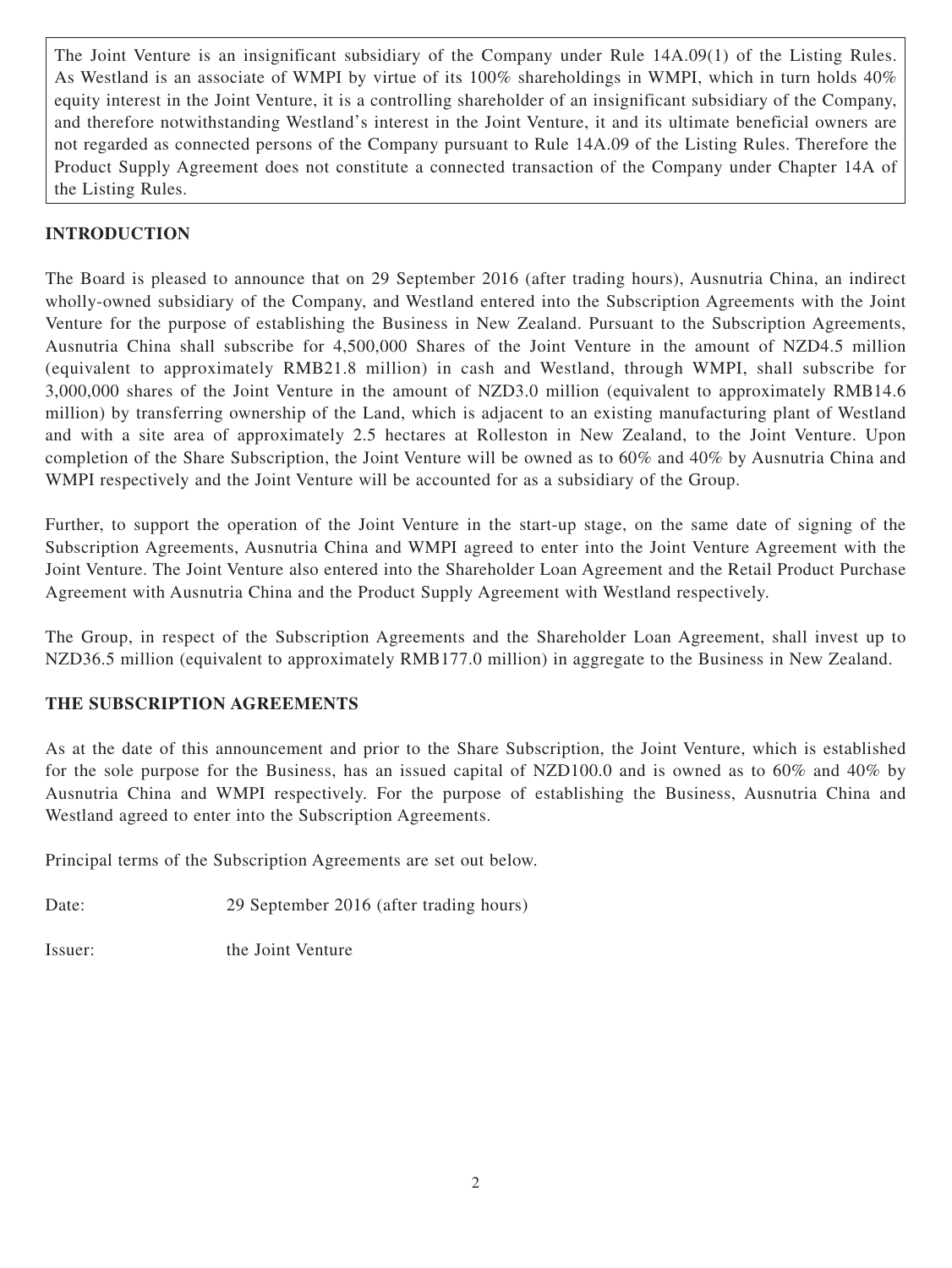- Subscribers: (1) Ausnutria China, an indirect wholly-owned subsidiary of the Company
	- (2) Westland, who has nominated WMPI (a wholly-owned subsidiary of Westland) to subscribe for the shares and irrevocably directs that the Joint Venture issue the shares to WMPI

### **The Share Subscription**

Pursuant to the Subscription Agreements, Ausnutria China agreed to subscribe for 4,500,000 shares of the Joint Venture at a subscription price NZD1.0 per share. The subscription amount of NZD4.5 million (equivalent to approximately RMB21.8 million) to the Joint Venture will be satisfied by cash. WMPI agreed to subscribe for 3,000,000 shares of the Joint Venture at a subscription price of NZD1.0 per share, such subscription amount will be satisfied by transferring the Land with an appraised value of NZD3.0 million (equivalent to approximately RMB14.6 million) reported under a valuation report as produced by an independent qualified appraisal company, to the Joint Venture.

### **Conditions precedent**

Completion of the Share Subscription shall be conditional upon the fulfillment of the following conditions:

- (a) the Joint Venture Agreement being duly executed;
- (b) the Retail Product Purchase Agreement being duly executed;
- (c) the Shareholder Loan Agreement being duly executed; and
- (d) the Product Supply Agreement being duly executed.

Conditions precedent as set out above may be waived in writing with the consent of both Ausnutria China and Westland.

If any of the conditions precedent set out above are not satisfied or waived on or before 31 October 2016, Ausnutria China and Westland may terminate the Subscription Agreements by written notice.

Upon completion of the Share Subscription, the Joint Venture will be owned as to 60% and 40% by Ausnutria China and WMPI respectively.

# **THE JOINT VENTURE AGREEMENT**

The principal terms of the Joint Venture Agreement are set out below:

Date: 29 September 2016 (after trading hours)

Parties: (a) Ausnutria China

- (b) WMPI
- (c) the Joint Venture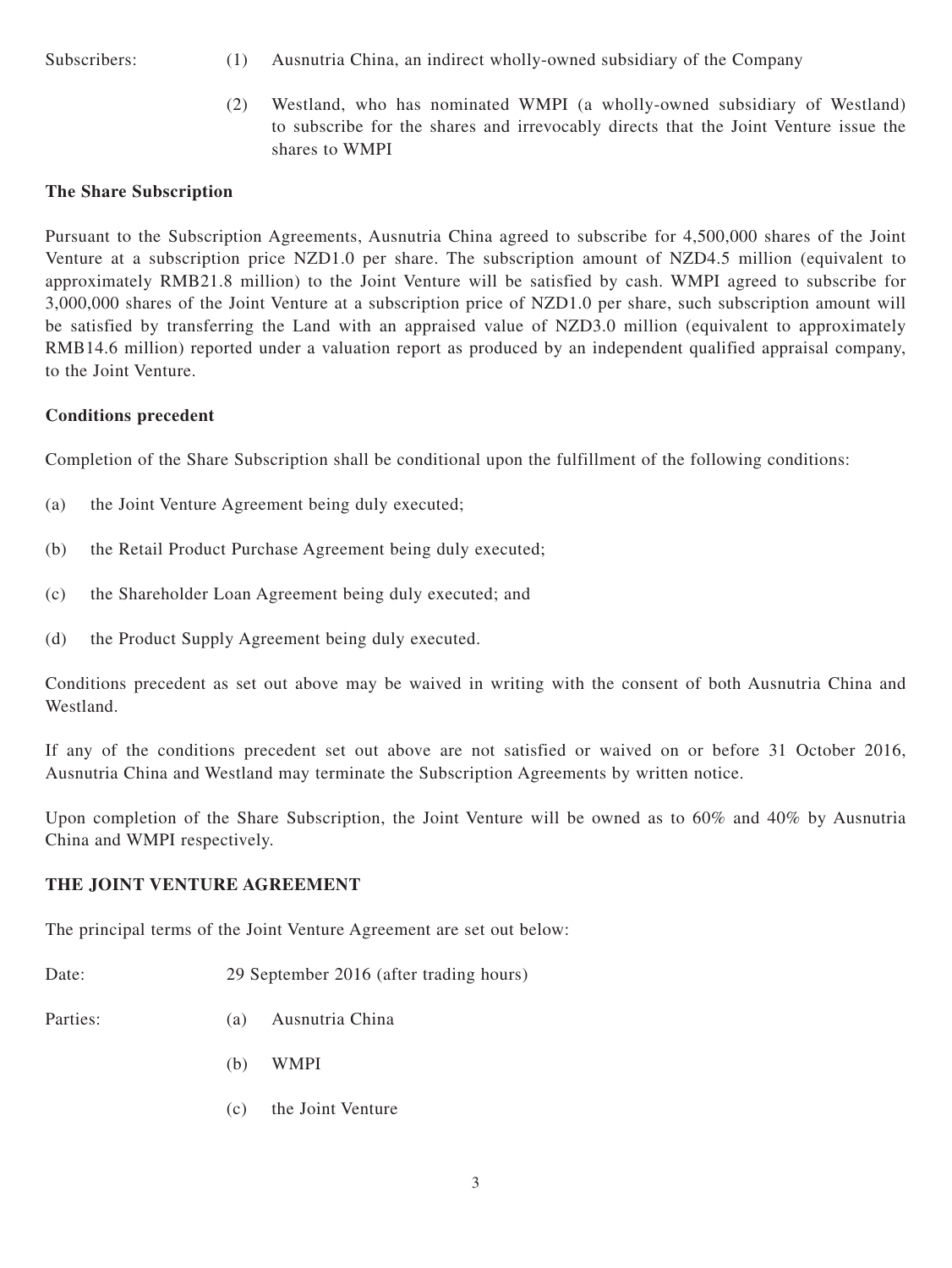### **Business of the Joint Venture**

The Joint Venture will be engaged in the design and construction of a manufacturing plant on the Land, which is adjacent to an existing manufacturing plant of Westland and with a plot area of approximately 2.5 hectares at Rolleston in New Zealand, and production and sale of dairy based powder products, including infant formula milk powder, follow-up formula and other nutrition products for kids and adults.

#### **Board composition of the Joint Venture**

The board of the Joint Venture will consist of no more than 4 directors. Ausnutria China and Westland will each be entitled to appoint and remove 2 directors. Ausnutria China shall be entitled to nominate one of the directors appointed by it as the chairperson of the Board who shall have a casting vote.

### **Distribution of profits**

The portion of the profits of the Joint Venture to be distributed to the shareholders shall be determined by the board of the Joint Venture within three months after the end of each accounting period. Ausnutria China and Westland shall procure that all profits of the Joint Venture of the financial years up to and including the financial year ending 31 December 2022 shall be reinvested in the Joint Venture and shall not distribute any dividends or make other distributions from any other reserves or otherwise to the shareholders, unless the shareholders of the Joint Venture unanimously agree otherwise.

#### **Termination**

The Joint Venture Agreement will be terminated with immediate effect on the earlier of the following events:

- (a) the parties agree in writing to terminate the agreement;
- (b) the date on which the liquidation of the Joint Venture is completed; and
- (c) the date on which one person holds all of the shares of the Joint Venture.

# **THE SHAREHOLDER LOAN AGREEMENT**

On 29 September 2016 (after trading hours), Ausnutria China and the Joint Venture entered into the Shareholder Loan Agreement, pursuant to which Ausnutria China, as the lender, granted a facility of NZD32.0 million (equivalent to approximately RMB155.2 million) to the Joint Venture, as the borrower, for its start-up of the Business, including among other things, the construction of a manufacturing plant and the purchase of machinery and equipment.

Principal terms of the Shareholder Loan Agreement are set out below:

Date: 29 September 2016 (after trading hours)

- 
- Parties: (1) Ausnutria China, as the lender
	- (2) the Joint Venture, as the borrower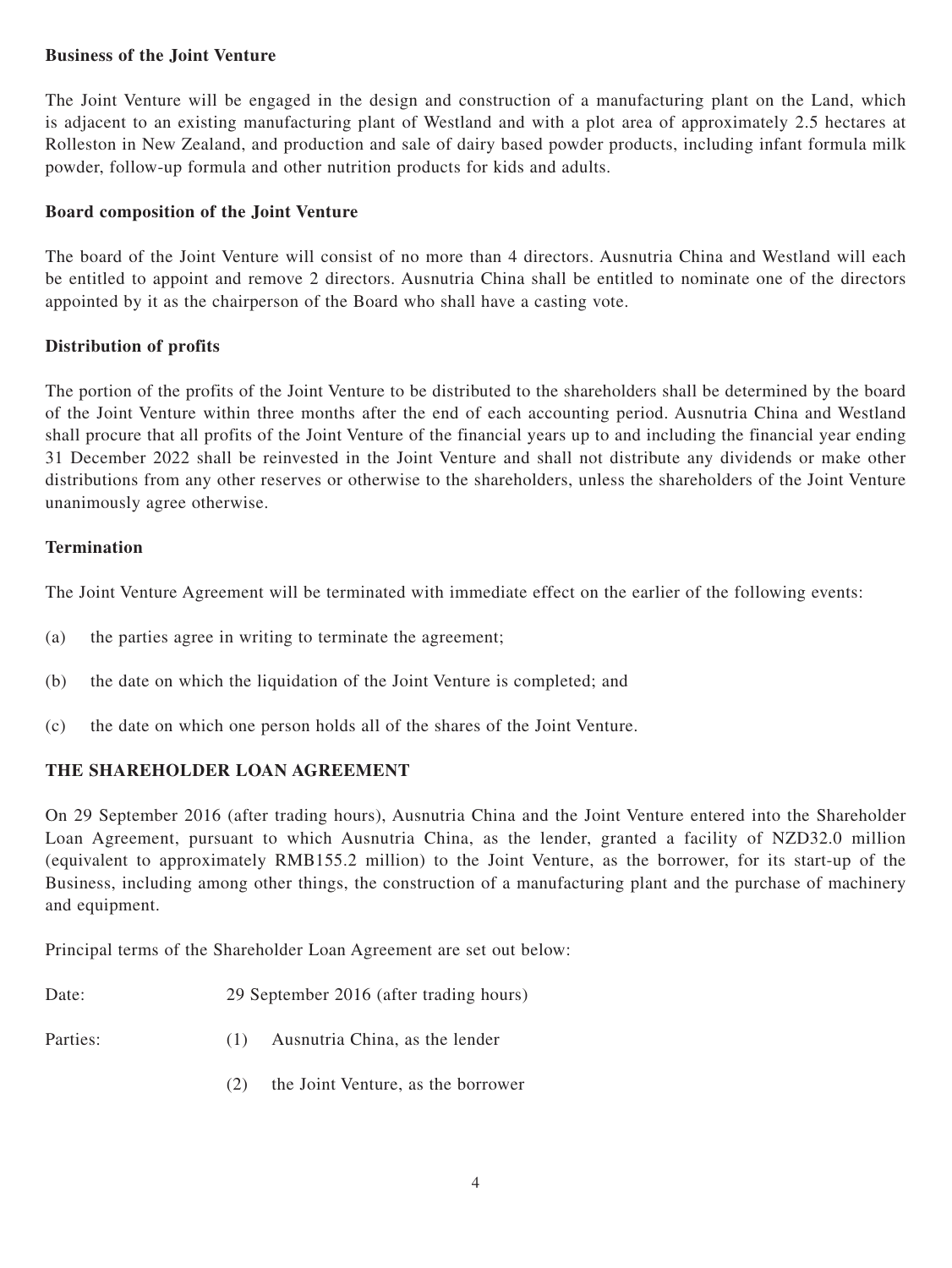| Facility amount: | up to NZD32.0 million (equivalent to approximately RMB155.2 million), which is to<br>be drawn down in accordance with the payment schedule as set out under respective<br>contracts/agreements to which the Joint Venture is party, relating to matters set out in the<br>Joint Venture's approved business plan |  |
|------------------|------------------------------------------------------------------------------------------------------------------------------------------------------------------------------------------------------------------------------------------------------------------------------------------------------------------|--|
| Interest:        | Bill Rate plus 2.1%, payable on the last day of each month                                                                                                                                                                                                                                                       |  |
| Term:            | one year and renewable annually up to a maximum period of five years from the date of<br>first drawdown                                                                                                                                                                                                          |  |
| Security:        | registered mortgage, with a priority sum of NZD33.0 million plus interest over the<br>(1)<br>Land granted by the Joint Venture; and                                                                                                                                                                              |  |
|                  | a general security agreement over all present and after acquired assets of the Joint<br>(2)<br>Venture.                                                                                                                                                                                                          |  |
| Early repayment: | The Joint Venture may repay any or all of the Shareholder Loan at any time by giving<br>Ausnutria China one month notice in advance.                                                                                                                                                                             |  |

#### **THE PRODUCT SUPPLY AGREEMENT**

On 29 September 2016 (after trading hours), Westland and the Joint Venture entered into the Product Supply Agreement, pursuant to which Westland agreed to supply the Joint Venture with the Goods for a term of five years with effect from the Commencement Date. The Joint Venture may from time to time during the term of the Product Supply Agreement purchase the Goods from Westland and the Joint Venture shall not purchase any Goods, or goods that are the same or substantially similar to the Goods, from any person other than Westland during the term of the Product Supply Agreement except where Westland has failed to deliver the Goods to the Joint Venture in accordance with the conditions as set out in the Product Supply Agreement.

Principal terms of the Product Supply Agreement set out as below.

| Date:    | 29 September 2016 (after trading hours)                                                                                                                                                                                                                                                                                                                                                                                                        |
|----------|------------------------------------------------------------------------------------------------------------------------------------------------------------------------------------------------------------------------------------------------------------------------------------------------------------------------------------------------------------------------------------------------------------------------------------------------|
| Parties: | $(1)$ Westland, as the supplier                                                                                                                                                                                                                                                                                                                                                                                                                |
|          | (2) the Joint Venture, as the purchaser                                                                                                                                                                                                                                                                                                                                                                                                        |
| Term:    | five years from the Commencement Date                                                                                                                                                                                                                                                                                                                                                                                                          |
| Price:   | For the six-month period from the Commencement Date, the parties shall use their best<br>endeavours to agree the initial price list to apply to the Goods not later than twenty (20)<br>Business Days prior to the expected Commencement Date.                                                                                                                                                                                                 |
|          | From then, the parties will negotiate the price list five (5) Business Days before each<br>subsequent six-month period during the term of the Product Supply Agreement. The<br>parties agree that such price list shall be competitive having regard to factors including,<br>but not limited to, current market prices for the Goods in New Zealand and changes in the<br>price of inputs and other production costs in respect of the Goods. |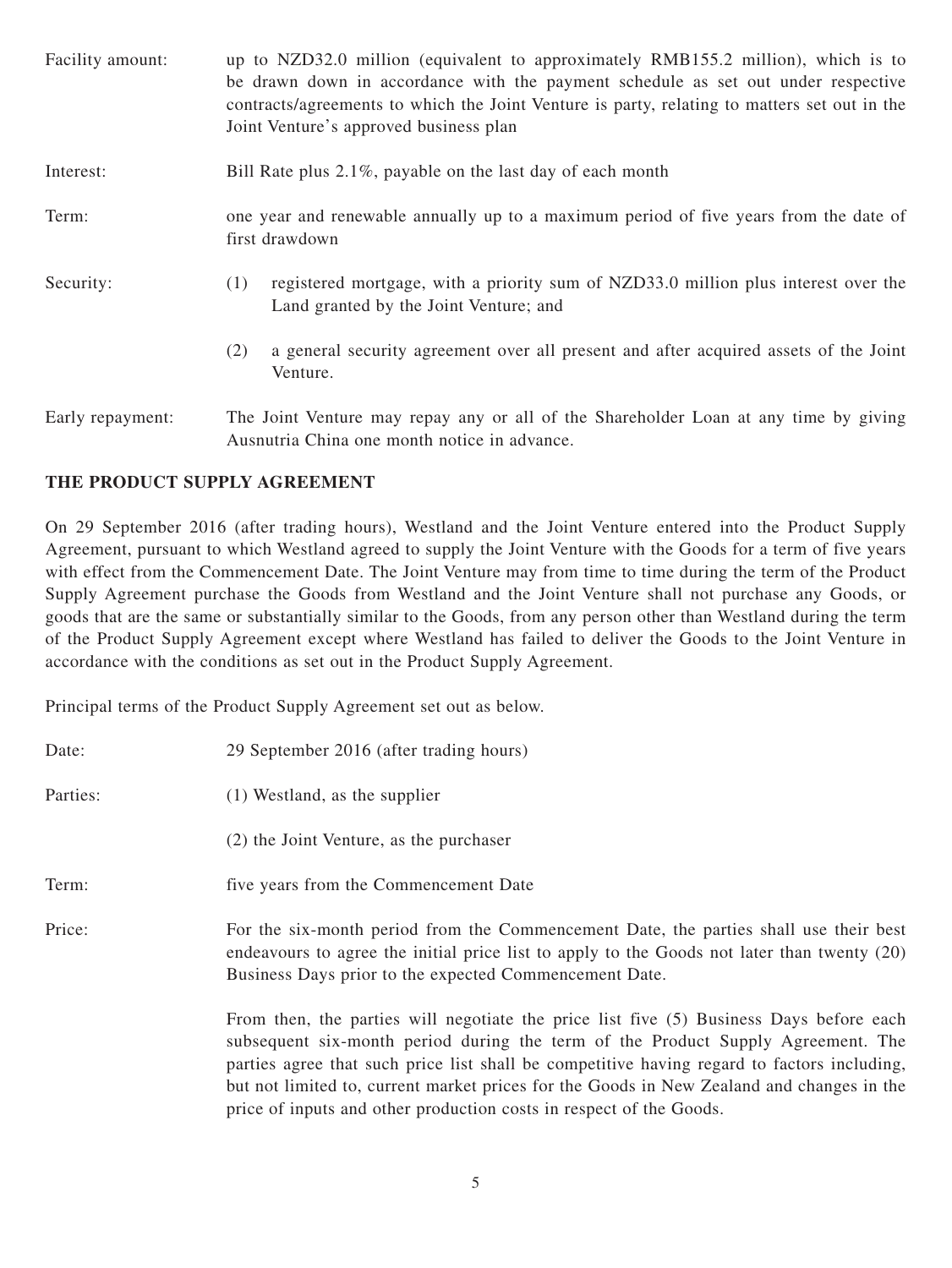Minimum Quantity: Pursuant to the Product Supply Agreement, the Joint Venture should use reasonable endeavours to place purchase orders to meet the relevant minimum quantity in each of the five years commencing from the date when the commissioning of the production facilities of the manufacturing plant is completed. The minimum quantity is as follows:

| <b>Period</b>               | <b>Minimum Quantity</b> |
|-----------------------------|-------------------------|
| <b>First Contract Year</b>  | $3,000$ mt              |
| Second Contract Year        | $5,000$ mt              |
| Third Contract Year         | $5,000$ mt              |
| <b>Fourth Contract Year</b> | $5.000$ mt              |
| Fifth Contract Year         | $5.000$ mt              |

# **REASONS FOR AND BENEFITS OF THE ESTABLISHMENT OF JOINT VENTURE AND THE PROVISION OF SHAREHOLDER LOAN**

To the best knowledge of the Directors, Westland is the second largest dairy co-operative in New Zealand and has become one of the major suppliers of the Group since 2013.

As set out in the interim results of the Group for the six months ended 30 June 2016, turnover of the Group's ownbranded products increased by approximately 49.0% when compared with the corresponding period last year. The Directors believe that the Joint Venture will be an important step for the Group to further develop and diversify its milk source and hence enhance its capabilities in the production of infant formula to cater for the anticipated continuous growth in sale of infant formula of the Group in the PRC as well as overseas countries. In addition, the Board believes that the Group can also leverage on Westland's expertise and resources through the establishment of the Joint Venture in New Zealand.

In order to facilitate the start-up of the Joint Venture, Ausnutria China agreed to provide the Shareholder Loan to the Joint Venture which is to be primarily used for the construction of the manufacturing plant and the purchase of machinery and equipment.

The Directors believe that the Joint Venture will mutually benefit the parties in their respective production, research and development, sales and marketing capabilities both on local and international scale.

# **REASONS FOR AND BENEFITS OF ENTERING INTO THE PRODUCT SUPPLY AGREEMENT**

According to the Product Supply Agreement, Westland will provide its dairy based nutritional powder products with milk source in New Zealand to the Joint Venture whilst pursuant to the Retail Product Purchase Agreement, the Joint Venture shall produce the infant formula and adult nutrition products under the Group's own-brands for sale to its customers in the PRC as well as overseas countries.

The Directors are of the view that the Product Supply Agreement enables the Group to secure a long-term supply of dairy based nutritional powder products.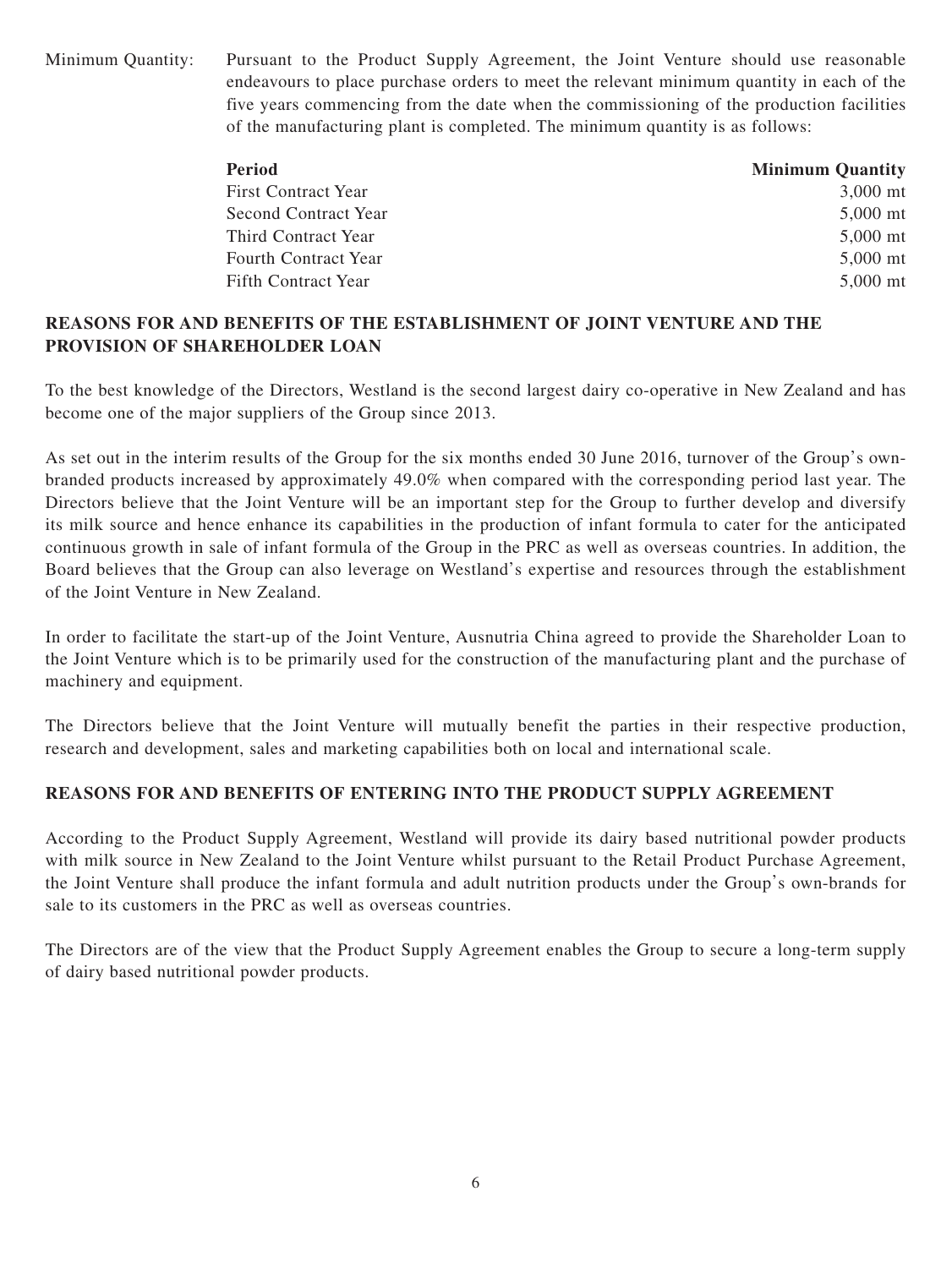#### **INFORMATION ON THE GROUP, WESTLAND AND WMPI**

#### **The Group**

The principal business activity of the Company is investment holding. The Group is principally engaged in the production, marketing and distribution of infant nutrition products in the PRC and in the dairy industry with production facilities based in the Netherlands which conduct activities ranging from research and development, milk collection, processing, production, packaging, marketing and sales of dairy products to customers in the Netherlands and other overseas countries.

#### **Westland**

Westland is a co-operative dairy company established in New Zealand. The principal business activities of Westland include the manufacture and sale of dairy products (including yoghurt) derived from milk sourced from the co-operative who are also the shareholders of Westland from its production facilities in New Zealand.

The Westland group also conducts sale and marketing activities for dairy products under it own brands "Westland" and "EasiYo" in the PRC.

#### **WMPI**

WMPI is a wholly-owned subsidiary of Westland and established in New Zealand with limited liability. The principal business activity of WMPI is investment holding.

### **INFORMATION ON THE JOINT VENTURE**

As at the date of this announcement, the Joint Venture has an issued capital of NZD100.0. Up to the date of this announcement, the Joint Venture has not commenced any business. Upon completion of the Subscription Agreements and the entering into of the Shareholder Loan Agreement, the Joint Venture will be engaged in the design and construction of a manufacturing plant on the Land which is adjacent to an existing manufacturing plant of Westland and with a plot area of approximately 2.5 hectares at Rolleston in New Zealand, for the production and sale of dairy based powder products, including infant formula milk powder, follow-up formula and other nutrition products for kids and adults. The manufacturing plant is designed with an annual production capacity of 30,000 tons is expected to be completed at the end of 2017. According to the business plan, the first phase of the manufacturing plant is equipped with an annual production capacity of 15,000 tons.

# **IMPLICATIONS UNDER THE LISTING RULES**

#### **The Subscription Agreements and the Shareholder Loan Agreement**

Since some of the applicable percentage ratios (as defined under the Listing Rules) in respect of the Share Subscription and provision of the Shareholder Loan to the Joint Venture, either considered separately or in aggregate, exceed 5% but are less than 25%, the transactions contemplated under the Subscription Agreements and the Shareholder Loan Agreement constitute discloseable transactions for the Company under Chapter 14 of the Listing Rules and are subject to the requirements of reporting and announcement, but are exempted from the requirement of shareholders' approval pursuant to Chapter 14 of the Listing Rules.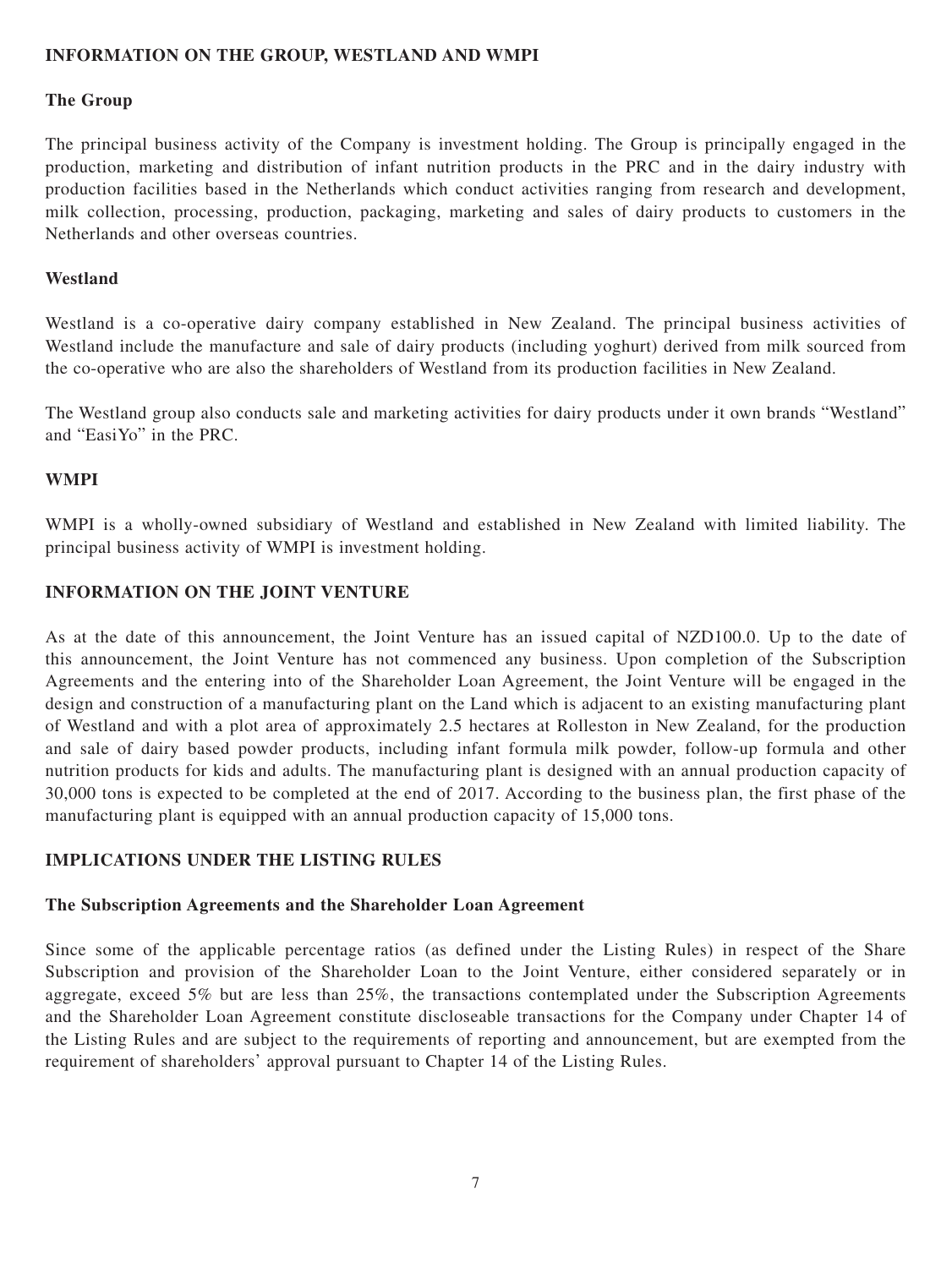#### **The Product Supply Agreement**

The Joint Venture is an insignificant subsidiary of the Company under Rule 14A.09(1) of the Listing Rules. As Westland is an associate of WMPI by virtue of its 100% shareholdings in WMPI, which in turn holds 40% equity interest in the Joint Venture, it is a controlling shareholder of an insignificant subsidiary of the Company, and therefore notwithstanding Westland's interest in the Joint Venture, it and its ultimate beneficial owners are not regarded as connected persons of the connected persons of the Company pursuant to Rule 14A.09 of the Listing Rules. Therefore the Product Supply Agreement does not constitute a connected transaction of the Company under Chapter 14A of the Listing Rules.

**Since completion of the Share Subscription is subject to the fulfilment of the relevant conditions precedent as set out in the Subscription Agreements, the Share Subscription and hence the establishment of the Business may or may not proceed. Shareholders and potential investors of the Company are reminded to exercise caution when dealing in the shares of the Company.**

#### **DEFINITIONS**

Unless otherwise specified, the following terms have the following meanings in this announcement:

| "associate(s)"      | has the meaning ascribed thereto under the Listing Rules                                                                                                                                                                                                                                                                                                                                                            |
|---------------------|---------------------------------------------------------------------------------------------------------------------------------------------------------------------------------------------------------------------------------------------------------------------------------------------------------------------------------------------------------------------------------------------------------------------|
| "Ausnutria China"   | Ausnutria Dairy (China) Co. Limited, a company incorporated in the<br>PRC and an indirect wholly-owned subsidiary of the Company                                                                                                                                                                                                                                                                                    |
| "Bill Rate"         | any rate of interest to be calculated pursuant to the mid or forward<br>rate agreement rate for 90 day bank accepted bills (expressed as a<br>percentage) as quoted on Reuters page BKBM (or any successor page) at<br>or about 10:45 am on the first Business Day of the period in respect of<br>which such rate of interest is to be calculated, and thereafter at intervals<br>of 90 days from that Business Day |
| "Board"             | the board of Directors                                                                                                                                                                                                                                                                                                                                                                                              |
| "Business"          | the design and construction of a manufacturing plant on the Land<br>in New Zealand and the production and sale of dairy based powder<br>products, including infant formula milk powder, follow-up formulation<br>and other nutrition products for kids and adults                                                                                                                                                   |
| "Business Day"      | any day on which banks are open for general banking business in<br>Christchurch, New Zealand, Hong Kong and Beijing, the PRC                                                                                                                                                                                                                                                                                        |
| "Commencement Date" | the date when the manufacturing plant has been completed in<br>accordance with the terms of the relevant contract(s) (except for any<br>minor outstanding defects or work which will not substantially affect the<br>use of the plant) and is capable of commencing commercial production                                                                                                                           |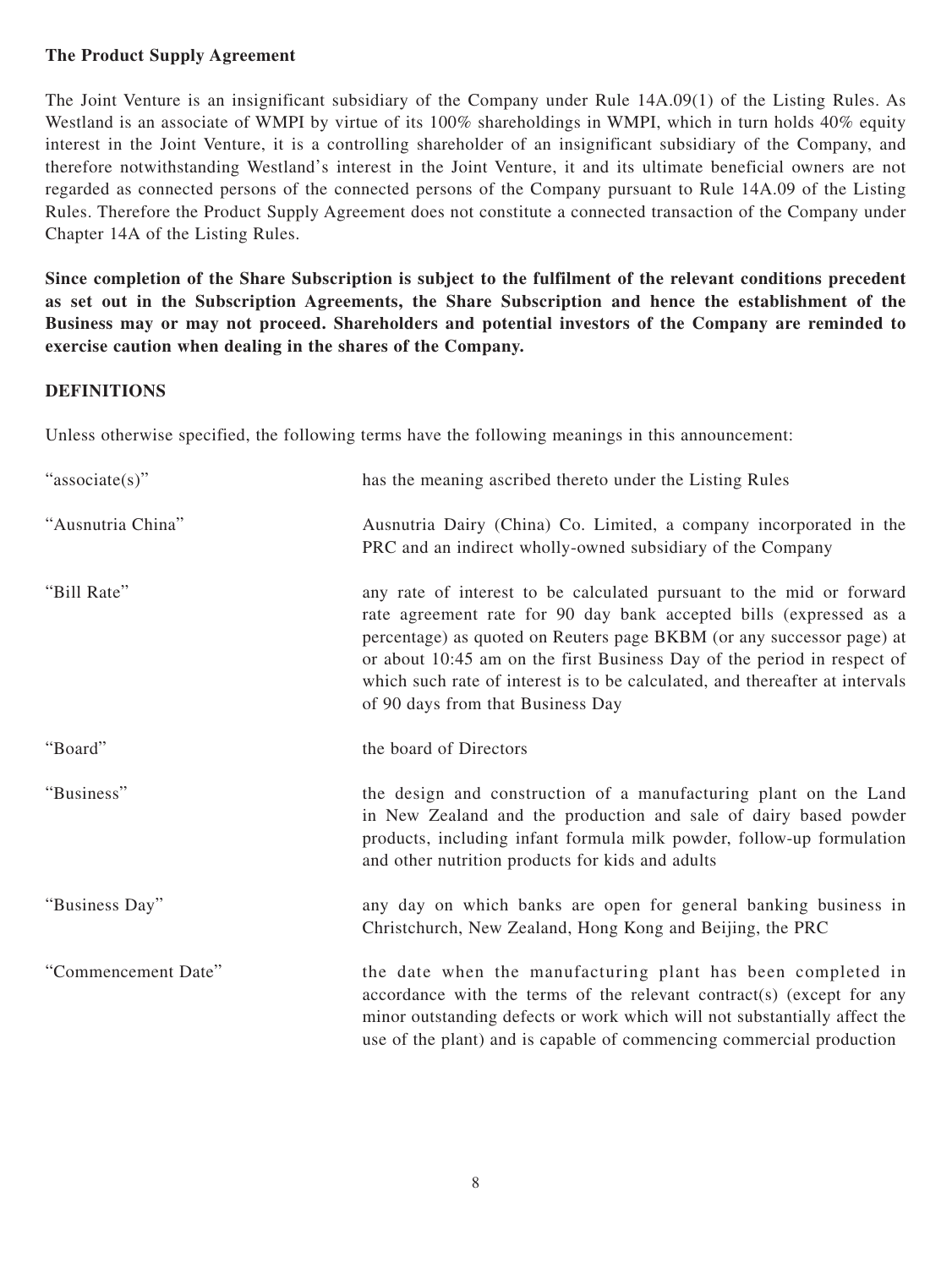| "Company"                              | Ausnutria Dairy Corporation Ltd, a company incorporated in the<br>Cayman Islands with limited liability, whose shares are listed on the<br>Main Board of the Stock Exchange (stock code: 1717)                                                                                                                                            |
|----------------------------------------|-------------------------------------------------------------------------------------------------------------------------------------------------------------------------------------------------------------------------------------------------------------------------------------------------------------------------------------------|
| "connected person(s)"                  | has the meaning ascribed thereto under the Listing Rules                                                                                                                                                                                                                                                                                  |
| "Contract Year"                        | a period of twelve (12) months from the agreed commence date and each<br>subsequent consecutive period of 12 calendar months during the term                                                                                                                                                                                              |
| "Director(s)"                          | director(s) of the Company                                                                                                                                                                                                                                                                                                                |
| "Goods"                                | dairy based nutritional powder products to be supplied by Westland to<br>the Joint Venture                                                                                                                                                                                                                                                |
| "Hong Kong"                            | the Hong Kong Special Administrative Region of the PRC                                                                                                                                                                                                                                                                                    |
| "Joint Venture"                        | Pure Nutrition Limited, a company incorporated in New Zealand with<br>limited liability, formed by Ausnutria China and Westland pursuant to<br>the Joint Venture Agreement                                                                                                                                                                |
| "Joint Venture Agreement"              | the joint venture agreement dated 29 September 2016 entered into<br>among Ausnutria China, Westland and the Joint Venture                                                                                                                                                                                                                 |
| "Listing Rules"                        | the Rules Governing the Listing of Securities on the Stock Exchange                                                                                                                                                                                                                                                                       |
| "Land"                                 | located at Rolleston in New Zealand, being part of the land legally<br>described as Lot 1 DP500890 in Unique Identifier 746978 (Canterbury),<br>which is adjacent to the existing manufacturing plant of Westland                                                                                                                         |
| "PRC"                                  | the People's Republic of China. For the purposes of this announcement,<br>excluding Hong Kong, the Macau Special Administrative Region of the<br>PRC and Taiwan                                                                                                                                                                           |
| "Product Supply Agreement"             | the product supply agreement dated 29 September 2016 in respect of the<br>supply of dairy based nutritional powder products by Westland to the<br>Joint Venture entered into between Westland and the Joint Venture                                                                                                                       |
| "Retail Product<br>Purchase Agreement" | the retail product purchase agreement dated 29 September 2016 in<br>respect of the production of the infant formula and adult nutrition<br>products by the Joint Venture under the Group's own brands for sale<br>to its customers in the PRC as well as overseas countries entered into<br>between Ausnutria China and the Joint Venture |
| "Share Subscription"                   | subscription of shares of the Joint Venture pursuant to the Subscription<br>Agreements in the total amount of NZD4.5 million (equivalent to<br>approximately RMB21.8 million) and NZD3.0 million (equivalent to<br>approximately RMB14.6 million) by Ausnutria China and Westland<br>respectively                                         |